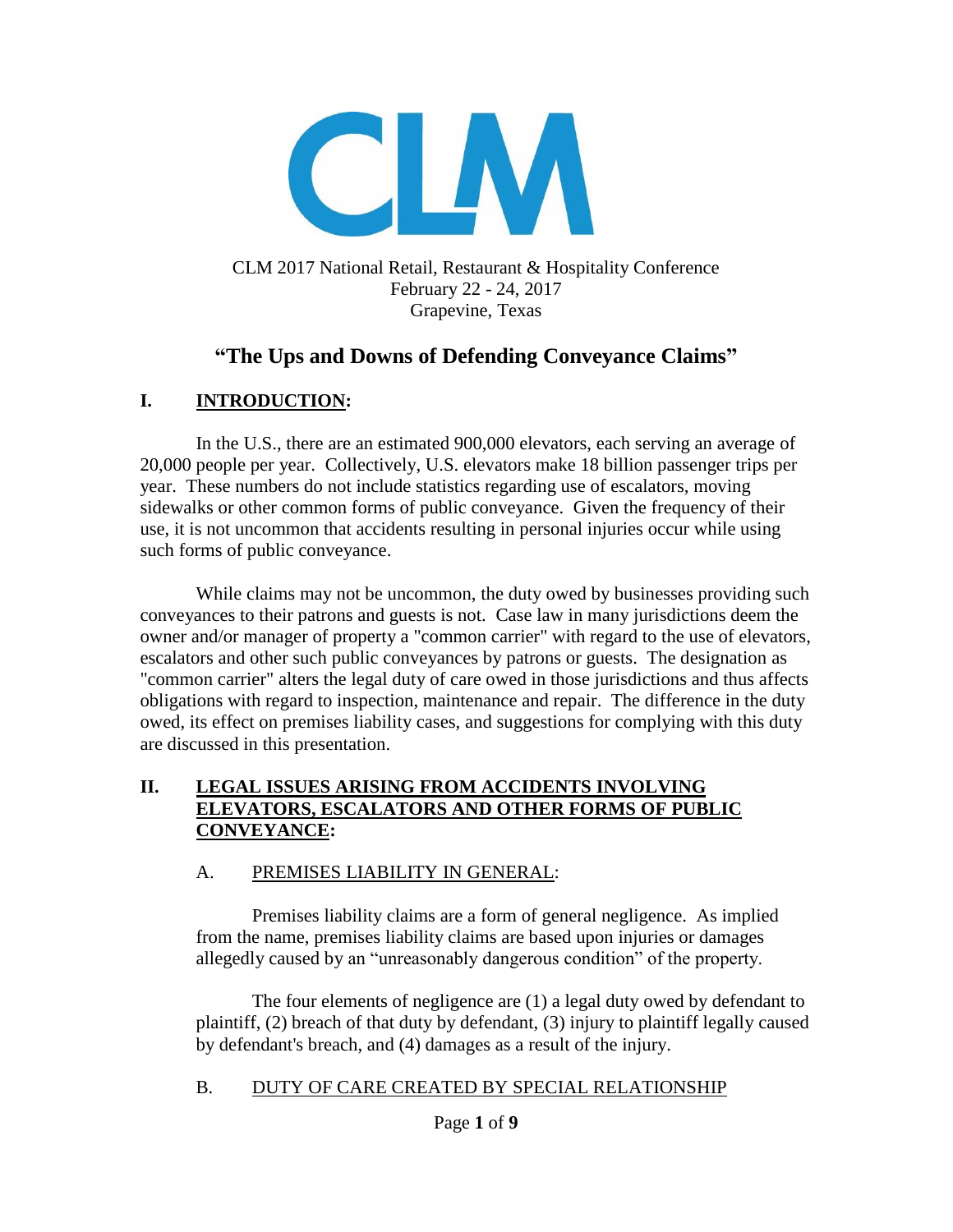A legal duty of care can be created or imposed in various ways, including the existence of a special relationship. Nearly all jurisdictions have concluded that a special relationship exists between owners and/or operators of hotels, restaurants, etc. and their guests or patrons. As such, a duty of care exists between guests and/or patrons and the owners and/or operators of such businesses.

In the premises liability setting, a property owner or manager has a duty to use "reasonable care" to inspect the property so as to learn of any dangerous conditions on its premises, and then in turn warn of or remedy those conditions.

#### C. DUTY TO MAINTAIN PREMISES NON-DELEGABLE

In most jurisdictions, the duty to maintain premises in "reasonably safe" condition is not delegable. As such, the owner of the property remains legally liable for injuries caused by dangerous conditions thereon even though another person or entity is in possession of and/or has been hired to inspect and maintain the property.

#### D. COMMON LAW ORIGINS OF DUTY RE COMMON CARRIER

Although nearly all jurisdictions have held that the owner and/or possessor of land owes a duty to use "reasonable care" with regard to most portions of its property, some jurisdictions have concluded that a **higher or elevated duty of care** exists with regard to certain components or portions of the property involved in some manner of public conveyance.

"Public conveyances" include items commonly found in many hotels, restaurants, amusement parks and resorts and retail operations, such as elevators, escalators, lifts, moving walkways, and other similar methods of public conveyance.

Courts in over **20 states** have concluded that the owners/operators of property are "common carriers" with regard to the guests' and/or patrons' while using methods of public conveyance. On the other hand, **15 jurisdictions** have concluded that they are not.

Regardless, as the issue very likely could arise in your practice or business, it is important that the higher duty be recognized as an issue and strategies in anticipating, handling and litigating claims involving the higher duty be developed.

Carriers of persons for reward or payment have long been subject to a heightened duty of care. (3 Harper & James, The Law of Torts (2d ed. 1986) The Nature of Negligence, § 16.14, p. 506.) This heightened duty stems from the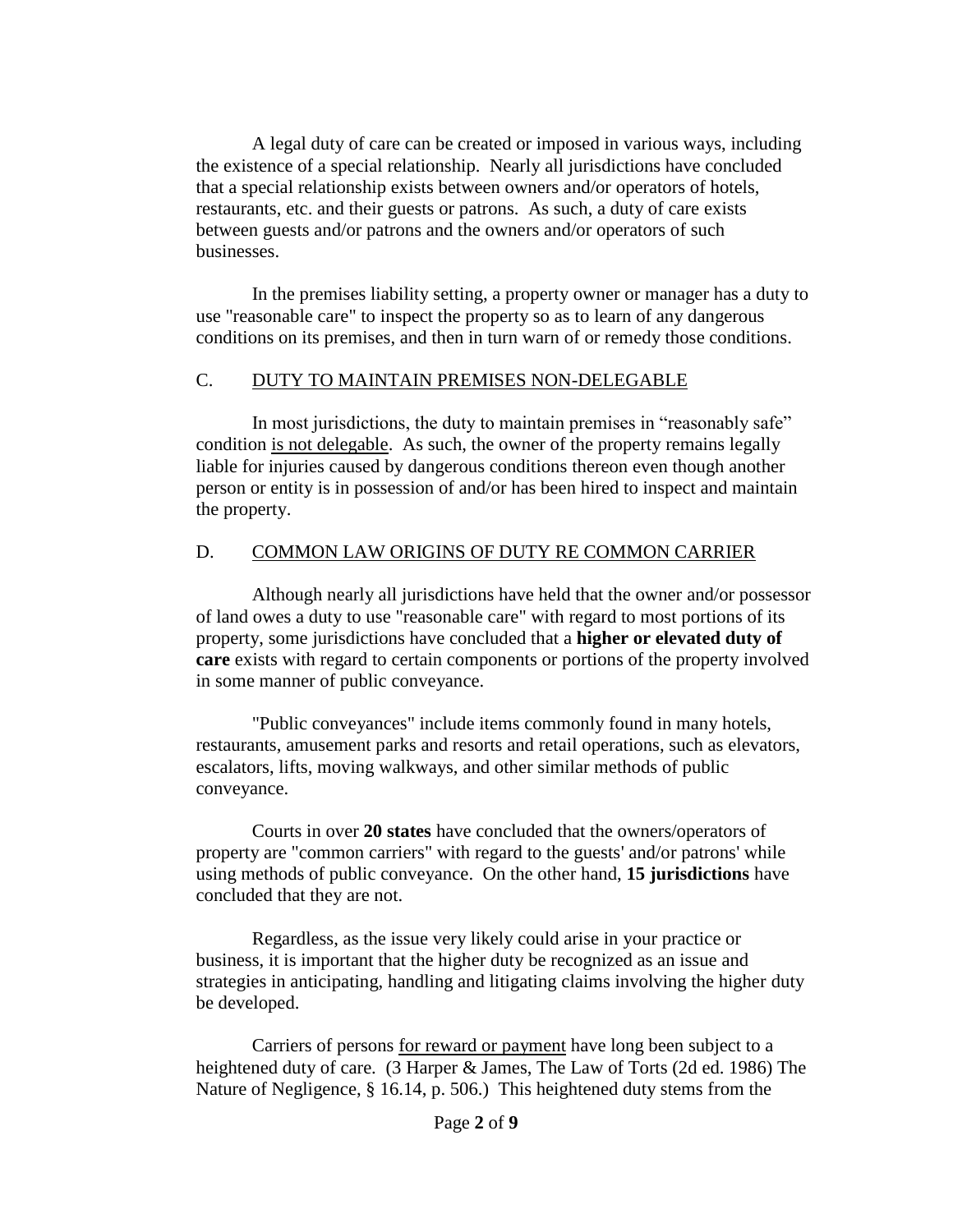English common law rule that common carriers of goods were absolutely responsible for the loss of, or damage to, such goods. (Beale, The History of the Carrier's Liability in Selected Essays in Anglo-American Legal History (Assn. of Am. Law Schools, edit., 1909) p. 148.)

The precursor to recognizing a heightened duty of care for carriers of persons came in 1680, when an English court applied the rule regarding carriers of goods to personal property that a passenger on a stagecoach had delivered to the driver, but which the driver failed to return at the end of the journey. (Lovett v. Hobbs (1680) 89 Eng. Rep. 836.) The court rejected the argument that the driver of a stagecoach could not be a common carrier regarding property brought by a passenger, stating: "[I]f a coachman commonly carry goods, and take money for so doing, he will be in the same case with a common carrier, and is a carrier for that purpose, whether the goods are a passenger's or a stranger's … ."

In *Stokes v. Saltonstall* (1839) 38 U.S. 181, 10 L. Ed. 115, a passenger in a stagecoach was injured when the coach was upset. The court noted that a carrier of goods was absolutely liable for the loss of or damage to such goods regardless of the cause "except the act of God, and the public enemy." An agreement or contract to carry passengers, however, differs from a contract to carry goods." (*Stokes, supra*, 38 U.S. at p. 191.) "But although he does not warrant the safety of the passengers, at all events, yet his undertaking and liability as to them, go to this extent: that he … shall possess competent skill; and that as far as human care and foresight can go, he will transport them safely."

Carriers of persons are treated differently under the statutory scheme depending upon whether they act gratuitously or are paid.

### E. CARRIERS FOR HIRE (PUBLIC CARRIERS) VERSUS GRATUITOUS CARRIERS (PRIVATE CARRIERS)

In those jurisdictions which recognize the duties owed by carriers of people, there is an important distinction between those carriers who perform their services for pay and those who do so for free. Those who "carry" persons for free or "Gratuitous Carriers" are subject to the lower standard of care. Such carriers have a duty to "use ordinary care and diligence."

Carriers of persons for reward, common or public carriers, are subject to the heightened duty of care.

#### F. OWNERS/MANAGERS OF BUILDINGS WITH ESCALATORS, ELEVATORS, ETC. ARE CARRIERS OF PERSONS FOR HIRE

As suggested above, courts in over 20 jurisdictions have concluded that owners of property are "common carriers" for purposes of the operation or use of elevators, escalators, lifts, moving sidewalks, etc. Those states include California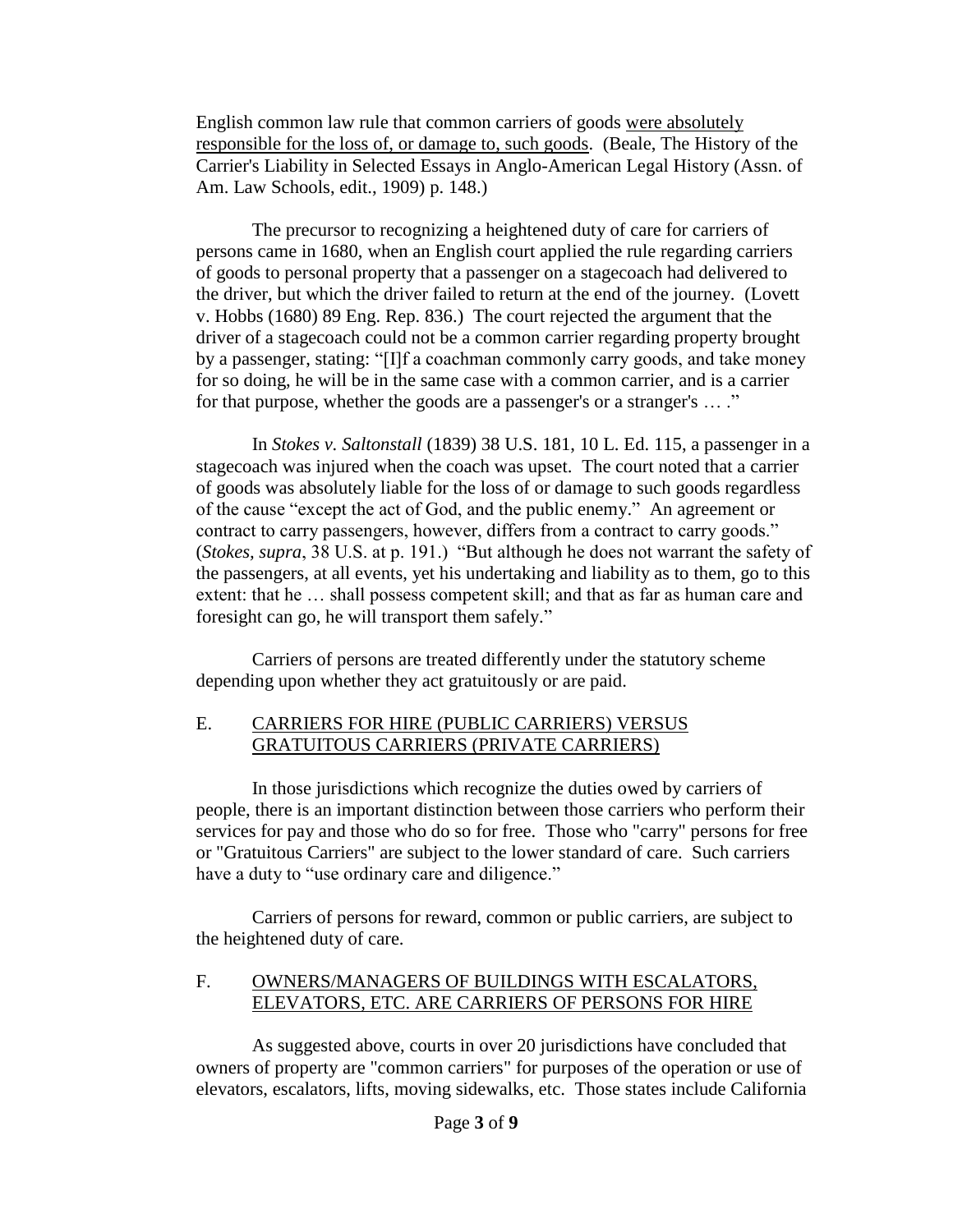(*Vandagriff v. J.C. Penney Co.* (1964) 228 Cal. App. 2d 579, 582); Oklahoma (*Smith v. Munger*, 1974 OK CIV APP 48, 532 P.2d 1202, 1205 (Okla. Civ. App. 1975)), Illinois (*Jardine v. Rubloff*, 73 Ill. 2d 31, 382 N.E.2d 232, 236, 21 Ill. Dec. 868 (Ill. 1978)), and Ohio (*Norman v. Thomas Emery's Sons, Inc.*, 7 Ohio App. 2d 41, 218 N.E.2d 480, 482 (Ohio Ct. App. 1966)), and may other jurisdictions.

The jurisdictions which have held otherwise includeArizona (*Lowrey v. Montgomery Kone, Inc.,* 202 Ariz. 190, 42 P.3d 621, 627 (Ariz. Ct. App. 2002); Texas (*Dallas Market Ctr. Dev.Co. v. Liedeker*, 958 S.W.2d 382, 384, 41 Tex. Sup. Ct. J. 142 (Tex. 1997); and New York (*Bethel v. New York City Transit Auth.*, 92 N.Y.2d 348, 703 N.E.2d 1214, 1215, 681 N.Y.S.2d 201 (N.Y. 1998)).

The designation of "common carrier" has been extended to recreational rides and ski lifts in certain jurisdictions as well. Those jurisdictions (and cases so holding) include California (*Gomez v. Superior Court* (2005) 35 Cal.4th 1125, 1128-1142, *Squaw Valley Ski Corp. v. Superior Court* (1992) 2 Cal.App.4th 1499 (the operator of a ski lift is a common carrier and owes the duty of utmost care); Colorado (*Lewis v. Buckskin Joe's, Inc.* (1964) 156 Colo. 46, 396 P.2d 933)) and Oklahoma (*Sand Springs Park v. Schrader* (1921) 82 Okla. 244, 198 P. 983, 987– 988).

Similarly, some jurisdictions have ruled just the opposite, concluding that the owners/operators of such rides are not "common carriers". Those jurisdictions (and cases so holding) include Utah (*Harlan Lamb v. B & B Amusements Corp.* (Utah 1993) 869 P.2d 926) and Texas (*Speed Boat Leasing, Inc. v. Elmer* (Tex. 2003) 124 S.W.3d 210))

#### G. ELEVATED DUTY OF "UTMOST CARE" WITH REGARD TO PUBLIC CONVEYANCES

The duty owed by a common carrier (and thus a business providing its guest and patrons with elevators, escalators, moving sidewalks, ski lifts, etc.) in many jurisdictions is one of "utmost care", as opposed to "reasonable care".

The duty of "utmost care" has been described or defined as requiring that the owner or possessor of property containing such conveyances "possess competent skill; and that as far as human care and foresight can go, he will transport [patrons] safely." In other words, a common carrier must act "with reasonable skill, and with the utmost prudence and caution" with regard to inspection, care and maintenance of public conveyances. That or similar language was used to define the duty imposed upon common carriers in California. (*Vandagriff v. J.C. Penney Co.* (1964) 228 Cal. App. 2d 579, 582), Oklahoma (*Smith v. Munger*, 1974 OK CIV APP 48, 532 P.2d 1202, 1205 (Okla. Civ. App. 1975); Ohio (*Norman v. Thomas Emery's Sons, Inc.*, 7 Ohio App. 2d 41, 218 N.E.2d 480, 482 (Ohio Ct. App. 1966), rev'd on other grounds); and Illinois (*Jardine v. Rubloff*, 73 Ill. 2d 31, 382 N.E.2d 232, 236, 21 Ill. Dec. 868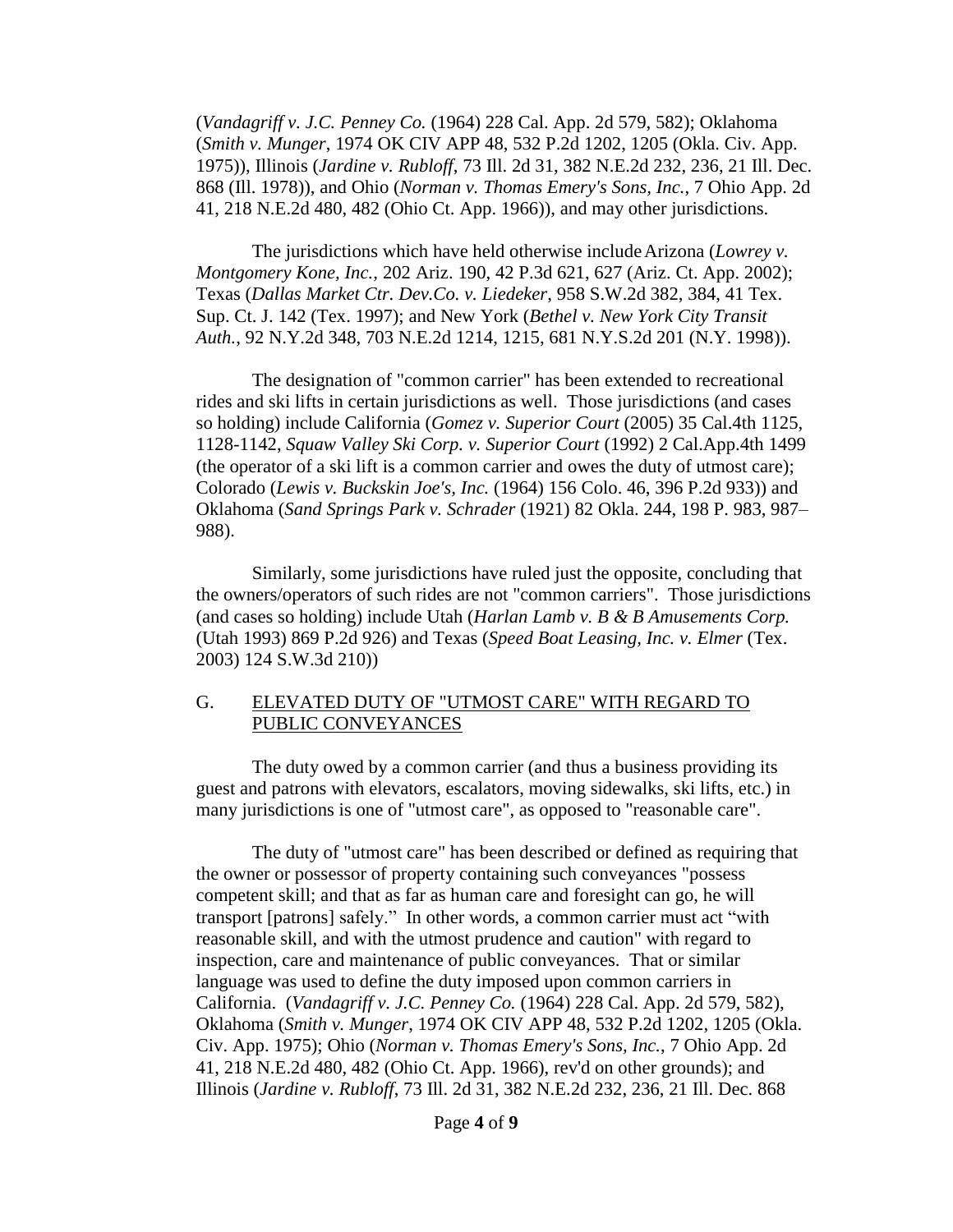(Ill. 1978)). The burden imposed is quite different and higher than simply using "reasonable care".

## **III. MEETING DUTY OF "UTMOST" CARE AND DEFENSES:**

The property owner or manager must act with the utmost prudence and caution with regard to public conveyance. The duty imposed mandates a much more pro-active approach with regard to inspection, maintenance and repair than does the duty of ordinary care. It is important then at a minimum to take the following steps.

## A. COMPLIANCE WITH SAFETY CODE FOR ELEVATORS AND **ESCALATORS**

ASME A17.1/CSA B44 is a Safety Code developed for Elevators, Escalators and other similar forms of public conveyance. Drafted by the American Society of Mechanical Engineers (ASME) in 1921, the safety code developed uniform safety requirements for elevators. The code is intended to serve as the basis for the design, construction, installation, operation, testing, inspection, maintenance, alteration, and repair of elevators and escalators. Clearly, undertaking efforts to comply with the requirements set forth therein would be evidence of discharging one's duty of "utmost" care.

# 1. SERVICE AND/OR MAINTENANCE CONTRACTS

Given the highly technical aspects of design, construction, operation, maintenance and repair, one should enter into a comprehensive contract with a competent, experienced, licensed, and insured corporation, firm or company to undertake inspections, repair and maintain elevators, escalators, moving walks and related equipment. As discussed below, those contracts should include provisions for indemnity and insurance.

### B. COMPLIANCE WITH LOCAL STATE, COUNTY AND/OR MUNICIPALITY CODES, REGULATIONS AND STATUTES

Take steps to make sure that employees who manage or operator the property are familiar with local, county, state and municipal requirements pertaining to elevators, escalators, moving side walks. Most jurisdictions have codes, regulations and statutes regarding such methods of public conveyances. Those codes, regulations and statutes may differ from ASME A17.1/CSA B44.

# C. STATUTES REQUIRING "FULL AND EQUAL ACCESS"

It is important to bear in mind that any form of public conveyance must also comply with applicable accessibility standards, such as the Americans With Disabilities Act and similar state and locals statutes (Unruh Civil Rights Act, Disabled Persons Act). Failure to also comply with accessibility standards with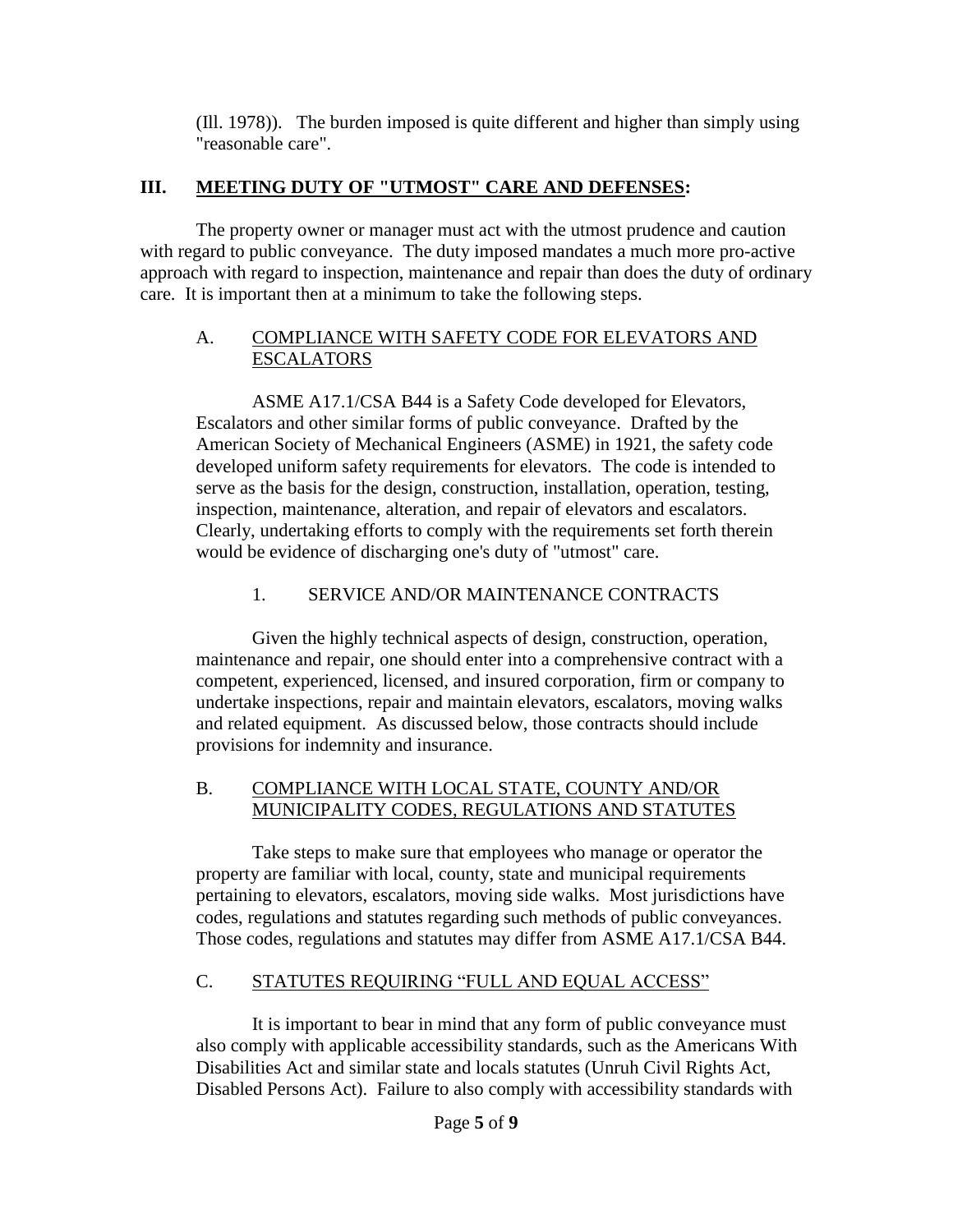regard to methods of public conveyance may give rise to additional and different liability. In addition, accident occurring to a disabled person may give rise to claims based upon denial of access, alleged discrimination and potentially significant damages. California's Disabled Persons Act, for example, permits the recovery of treble damages. (California *Civil Code* Section 54.3.)

### D. DEFENSES AND ARGUMENTS

## 1. NOTICE OF THE DANGEROUS CONDITION:

For a duty to remedy or warn of a dangerous or defective condition, most jurisdictions hold that a landowner or possessor must have notice or knowledge of the condition. Cases so holding include: *Ortega v. KMart*, 26 Cal.4th 1200, 114 Cal.Rptr.2d 470 (2001); *Keetch v. Kroger Co.* 845 S.W.2d 262, 264 (Tex. 1992); *Smith v. Grove Apts., LLC* 976 So.2d 582, 583 (Fla.Dist.Ct.App. 2007); *Haynes v. Estate of Goldman* (Sup.Ct.) 2007 NY Slip Op 51692, 16 Misc.3d 1134, 847 N.Y.S.2d 902; *Grandberry-Lovette v. Garascia* 303 Mich.App. 566, 844 N.W.2d 178 (2014)

## 2. STATUTE OF LIMITATIONS

The applicable statute of limitations for personal injuries claims in each jurisdiction remains a defense to such claims, despite the higher duty of care.

## 3. COMPARATIVE FAULT/CONTRIBUTORY NEGLIGENCE

Each jurisdiction also includes authority which permits the assertion of comparative fault or contributory negligence as a defense. In fact, some jurisdictions have ruled that where the claimant or plaintiff is engaging in conduct which suggests that they were not using the conveyance for purposes of moving within the building, the duty of utmost care does not apply.

#### 4. COMPLIANCE WITH STATUTES, CODES AND **ORDINANCES**

*Brinson Ford, Inc. v. Alger* 228 S.W.3d 161, 163 (Tex. 2007) (holding compliance with applicable safety standards supports summary judgment).

#### 5. STANDING RE ADA

A litigant seeking to assert a claim based upon denial of access stemming from the use of a public conveyance, must still demonstrate that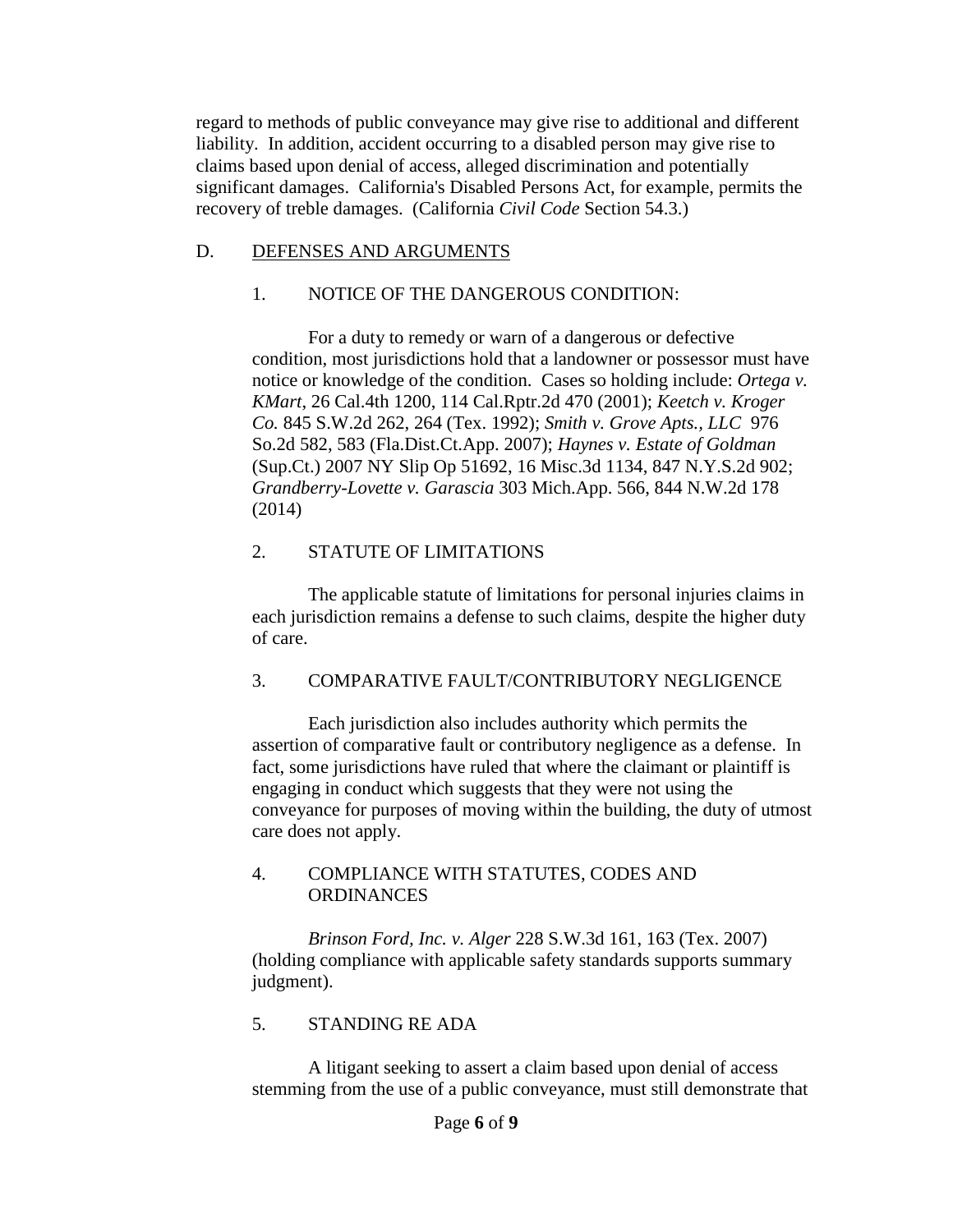he/she has standing to assert the claim. In other words, a person whose disability is unrelated to sight lacks standing to assert a claim based upon failure to provide Braille signage.

#### 6. INDEMNITY AND CONTRACTUAL ISSUES

As indicated above, a service and/or maintenance contract should be secured, efforts should be undertake to include broad indemnity and insurance provisions in favor of the owner/operator of the business. If claims related to the scope of work of the contract arise, they can be tendered to the service/maintenance company and/or its insurance carriers.

### **IV. CLAIMS REPORTING, INVESTIGATION AND ADJUSTING**

### A. INITIAL INTAKE AND TRIAGE OF CLAIM

Initial evidence gathering is critical to a proper defense. It is important to secure all video or other images available of the scene, obtain photographs of the scene if surveillance footage is unavailable, secure and preserve inspection, maintenance and repair records pertaining to the subject conveyance, and identify necessary contracts.

### B. OBTAINING STATEMENTS AND NECESSARY DOCUMENTS

Secure, if possible, statements from known witnesses, including the claimant and/or plaintiff as well as known witnesses. Documents related to injuries and medical care and treatment should also be secured if possible.

#### C. WORK WITH INSURED TO TENDER TO SERVICE COMPANY

After gathering necessary documents and evidence, we recommend that one commence efforts to tender the claim to outside vendors, including but not limited to repair or maintenance contractors related to the conveyeance.

#### D. DETERMINE WHEN TO RETAIN COUNSEL

The timing of retention of counsel is important. In fact, retaining counsel only after the lawsuit is filed or served may be Doing so can trigger application of the attorney-client and work product privileges to investigation efforts.

#### **V. THE EXPERT AND INVESTIGATION**

Given the nature of the claim, consideration of early retention of expert witnesses is recommended. Most critically, of course, is retention of an expert in inspection, repair and maintenance of the particular form of conveyance (i.e., elevator, escalator, etc.). Such an expert can not only perform an inspection and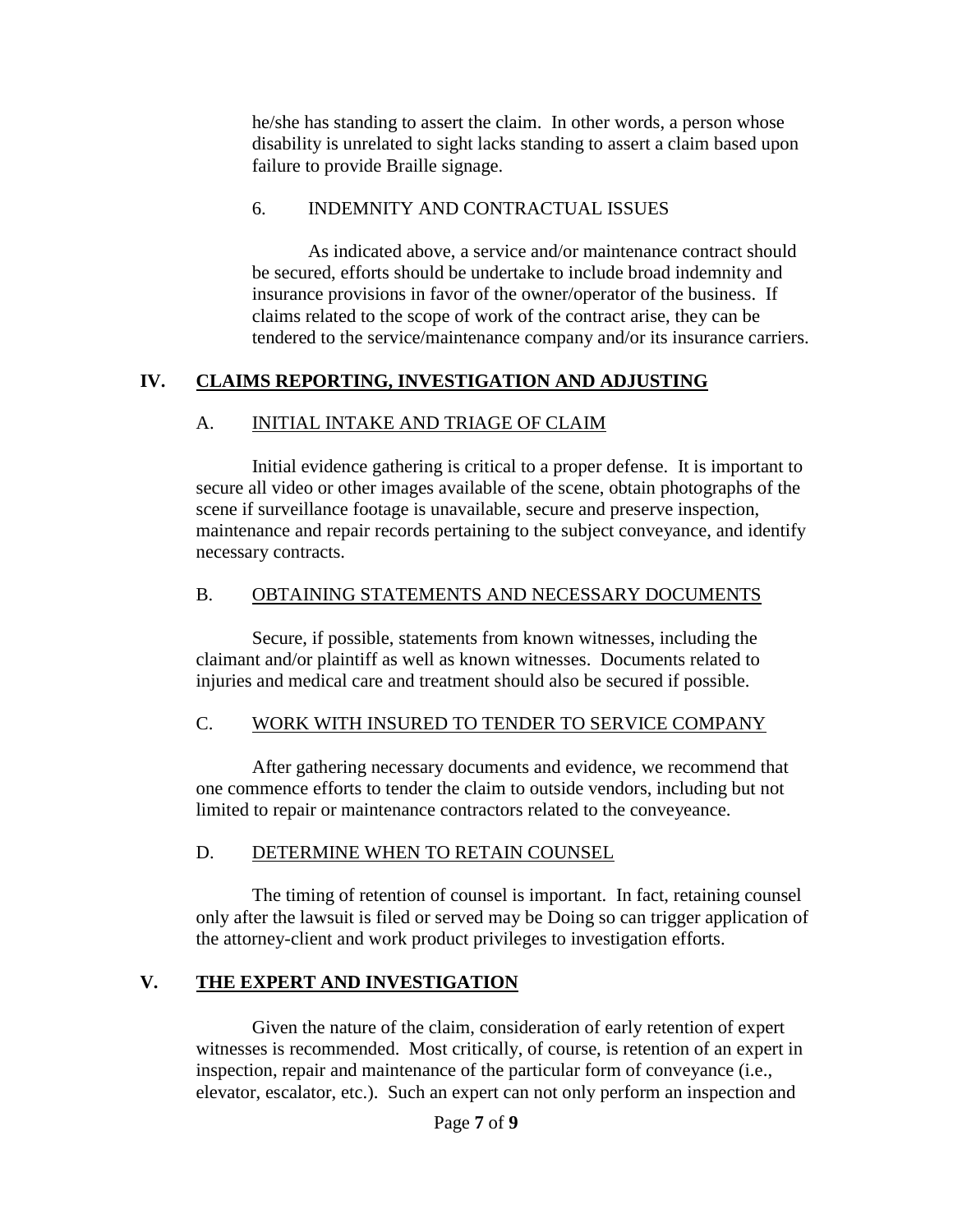analysis of the equipment involved, he or she can also assist in evidence gathering, preservation and an early evaluation of liability. Depending upon the issues raised, one should also consider retention of experts in accident reconstruction; standard of care and/or code compliance.

#### **VI. UPDATES ON SAFETY CODE FOR ELEVATORS AND ESCALATORS:**

Presenters will relate any and all pertinent updates impacting the duties and requirements for inspection, maintenance and repair of elevators, escalators and other forms of public conveyance.

### **VII. EXAMPLES OF FALLS/INVESTIGATION AND DEFENSE/BEST PRACTICES:**

## A. DISCUSSION OF UNIQUE ISSUES

## 1. ELEVATORS AND ESCALATORS

The pertinent fact to remember is that 55% of all elevator problems occur within the elevator entranceway. This area has several components that should be consistently monitored by building personnel to help ensure safe elevator usage by the riding public.

Elevators are protected by a several types of door reopening devices: (1) infrared safety curtains – these devices scan the areas adjacent to the elevator door(s) and automatically reopen the door(s) when the presence of an object is detected (this is the most modern means of door protection); (2) electronic photo-eyes – these devices send out two or more fixed beams that cause reopening when someone or something breaks the beam. These are used in conjunction with mechanical safety edges; and (3) mechanical edges – these devices must make physical contact with a person or object to trigger reopening. All of these devices are designed to function as safety measures only. they are not intended to provide added convenience for the passengers.

If someone is moving towards the elevator, utilize the "door open" button on the car control panel to wait for them. The foregoing door reopening devices may turn off during the last 2 to 4 inches of travel. Thus, someone should never stick an object or limb in the path of a closing door.

Elevators are required to stop at each floor within plus or minus  $\frac{1}{2}$ " of the floor landing. A simple method of assessing that your elevator is approaching the maximum  $\frac{1}{2}$ " tolerance allowed by code is to draw the sole of your shoe across the landing sill.

Tolerances exist with regard to opening and closing speeds for elevator doors. The speed of opening and closing should be monitored to ensure they are within those tolerances.

In the event that an escalator is turned off or loses power, there is a question as to